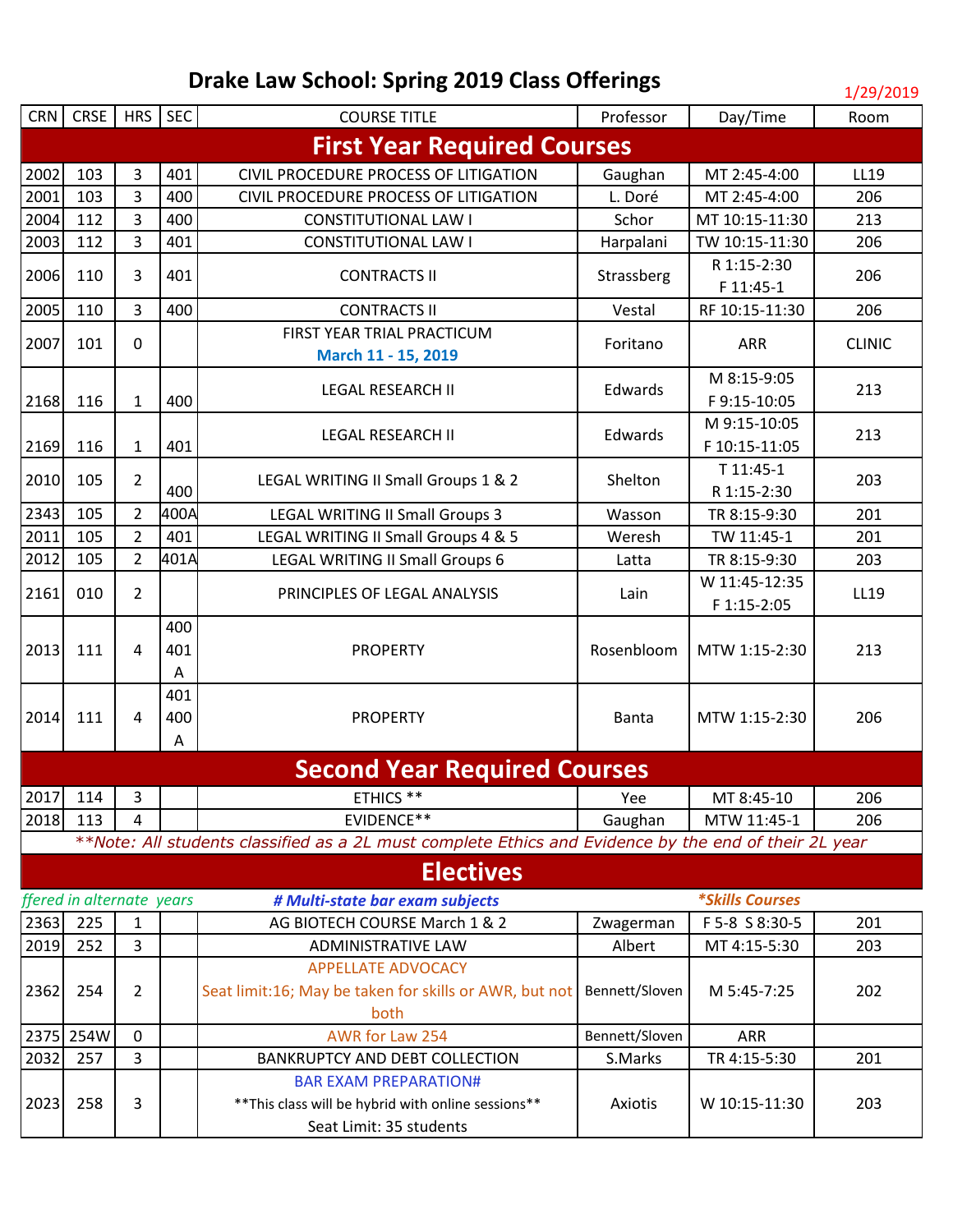| 2024         | 204        | 4                       | <b>BUSINESS ASSOCIATIONS#</b>                                                                                                                             | Vestal                        | WRF 1:15-2:30             | <b>W LL19</b><br>RF213   |
|--------------|------------|-------------------------|-----------------------------------------------------------------------------------------------------------------------------------------------------------|-------------------------------|---------------------------|--------------------------|
| 2027         | 250        | $\overline{4}$          | <b>BUSINESS TAXATION</b><br>Prerequisite: Federal Income Tax (208)                                                                                        | <b>Monroe</b>                 | MT 8-9:40                 | 207                      |
| 2028         | 280        | $\overline{2}$          | <b>CHILDREN &amp; THE LAW</b><br>Seat limit: 30                                                                                                           | Pattison                      | M 4:30-6:30               | <b>CLINIC</b><br>LIBRARY |
| 2337         | 802        | 3                       | COMPLIANCE AND RISK MANAGEMENT (LAW OF)                                                                                                                   | T. James                      | M 5:45 - 8:45             | 203                      |
| 2171         | 239        | 3                       | <b>CONFLICT OF LAWS#</b>                                                                                                                                  | L. Doré                       | MT 10:15-11:30            | 201                      |
| 2290         | 227        | 3                       | <b>COPYRIGHT LAW</b>                                                                                                                                      | Holman                        | WR 10:15-11:30            | 201                      |
| 2030         | 236        | 3                       | CRIMINAL PRACTICE/PROCEDURE I#                                                                                                                            | McCord                        | WR 8:45-10                | 213                      |
| 2031         | 238        | 3                       | <b>CRIMINAL PROCEDURE II #</b>                                                                                                                            | A. Campbell                   | MT 8-9:15                 | LL19                     |
| 2289         | 298        | $\overline{\mathbf{3}}$ | <b>CONSUMER PROTECTION+</b>                                                                                                                               | J. Whitney                    | W 5:45-8:45               | 201                      |
|              |            |                         | <b>ESTATE PLANNING +*</b>                                                                                                                                 |                               |                           |                          |
| 2350         | 063        | 3                       | Prereq: Wills & Trusts (223),                                                                                                                             | S. Parrish                    | R 5:45-8:45               | 207                      |
|              |            |                         | Fed. Income Tax (208)                                                                                                                                     |                               |                           |                          |
| 2037         | 237        | 3                       | <b>FAMILY LAW#</b>                                                                                                                                        | A.Reis                        | TR 5:45-7                 | 206                      |
| 2240         | 230        | 3                       | FOOD & THE LAW                                                                                                                                            | Zwagerman                     | MT 10:15-11:30            | LL19                     |
| 2038         | 206        | 3                       | <b>GAMING LAW</b>                                                                                                                                         | Miller                        | MT 1:15-2:30              | 203                      |
| 2368         | 205        | 3                       | HEALTH CARE & ETHICS LAW, Intro                                                                                                                           | H. Campbell                   | W 5:45-8:45               | 202                      |
|              | 615        | $1 - 3$                 | INDIVIDUAL RESEARCH<br>Requires signature of supervising professor.<br>Forms available in Student Services and online.<br>LAW 615 MAY BE TAKEN ONLY ONCE. | Staff                         |                           |                          |
|              | 615W       | $\mathbf{0}$            | Adv. Writing For LAW 615                                                                                                                                  |                               |                           |                          |
|              |            |                         |                                                                                                                                                           | C. Lebron-                    |                           |                          |
| 2175         | 215        | 3                       | INTELLECTUAL PROPERTY LITIGATION                                                                                                                          | Dykeman                       | W 5:45-8:45               | 207                      |
| 2336         | 259        | 3                       | <b>INTERNATIONAL LAW - INTRO+</b>                                                                                                                         | R. Clark                      | WR 10:15-11:30            | 207                      |
| 2039         | 262        | 3                       | <b>INTERNATIONAL TRADE</b>                                                                                                                                | R. Clark                      | WR 1:15-2:30              | 207                      |
|              |            |                         | LAW OFFICE MANAGEMENT                                                                                                                                     |                               |                           |                          |
| 2131         | 289        | 2                       | Limited to 3L students                                                                                                                                    | S. Higgins                    | W 5:45-7:25               | 206                      |
| 2125         | 224        | $\mathbf{1}$            | LEXIS RESEARCH - ADVANCED PROBLEMS                                                                                                                        | Edwards                       | M 11:45-1                 | 201                      |
| 2046         | 055        | $\overline{2}$          | MEDIATION*<br>Seat Limit: 20 Students *meets Feb. 7, 14, 21, 28 &<br>Mar. 1 2:45-6:45 and Saturday, March 2<br>from 8-5                                   | A. Skogerson/<br>A. Tollakson | R 2:45-6:45<br>$S$ 8-5    | Clinic                   |
| 2048         | 051        | $\overline{2}$          | NEGOTIATIONS*                                                                                                                                             | Goplerud/McK                  | W 4:15-5:55               | 203                      |
|              |            |                         | Seat Limit: 20 students                                                                                                                                   | ibbon                         |                           |                          |
| 2053         | 247        | $\overline{2}$          | PRODUCTS LIABILITY                                                                                                                                        | Miller                        | $T3-5$                    | 207                      |
|              | 2361 247W  | $\mathbf 0$             | Adv. Writing For LAW 247                                                                                                                                  |                               |                           |                          |
| 2228         | 222        | 3                       | REAL ESTATE TRANSACTIONS                                                                                                                                  | K. Law                        | MW 11:45-1                | 203                      |
| 2292         | 213        | 3                       | SALES#                                                                                                                                                    | M. Dayton                     | MW 8-9:15                 | 201                      |
| 2054<br>2280 | 256<br>246 | 3<br>3                  | <b>SECURED TRANSACTIONS#</b><br>SEXUAL HARASSMENT & THE LAW                                                                                               | M. Doré<br>Albert             | MT 2:45-4<br>MT 2:45-4:00 | 213<br>203               |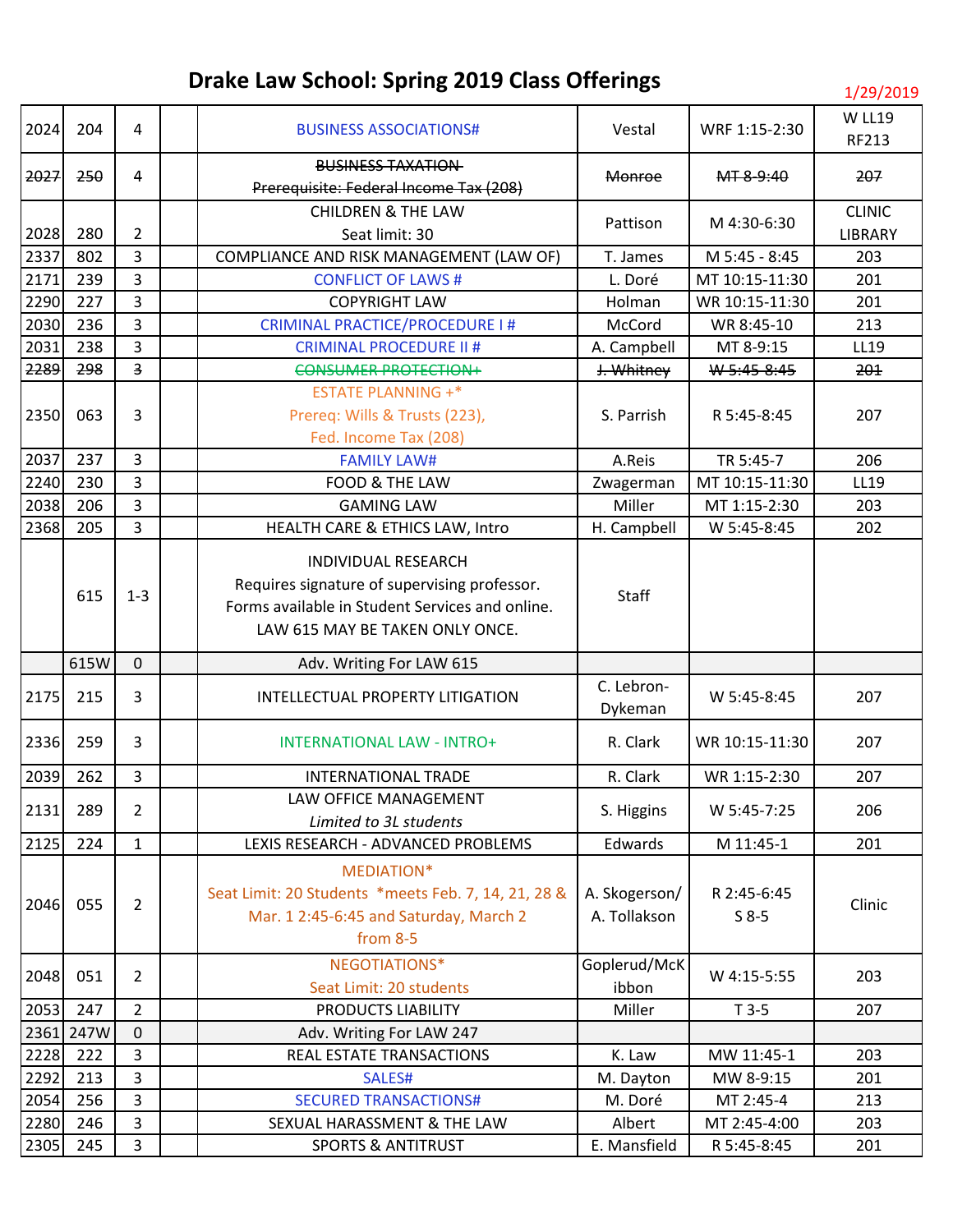| 2371                                                                                                                                                                                                                               | 399       | 3                       |  | STATE CONSITITUTIONAL LAW                                                                                                                                                                                                    | Harpalani  | TW 4:15-5:30   | Lamberti Conf         |
|------------------------------------------------------------------------------------------------------------------------------------------------------------------------------------------------------------------------------------|-----------|-------------------------|--|------------------------------------------------------------------------------------------------------------------------------------------------------------------------------------------------------------------------------|------------|----------------|-----------------------|
|                                                                                                                                                                                                                                    | 2372 399W | $\mathbf{0}$            |  | Adv. Wrting for for Law 399                                                                                                                                                                                                  | Harpalani  | <b>ARR</b>     | ARR                   |
| 2360                                                                                                                                                                                                                               | 271       | $\overline{3}$          |  | <b>TRADEMARK &amp; UNFAIR COMPETITION</b>                                                                                                                                                                                    | Holman     | WR 4:15-5:30   | 206                   |
| 2057                                                                                                                                                                                                                               | 050       | $\mathbf 0$             |  | <b>TRIAL AD ALL SECTIONS*</b><br>~Required for all students in either Trial Ad section~                                                                                                                                      | Yee        | M 4:15-5:30    | 201                   |
| 2056                                                                                                                                                                                                                               | 050       | 3                       |  | <b>TRIAL ADVOCACY*</b><br>Prerequisite: Evidence (113) or concurrently with<br>permission of instructor. Students must also register<br>for CRN# 2057. Seat limit: 12                                                        | Foritano   | W 4:15-7:15    | Clinic<br>Courtroom   |
| 2058                                                                                                                                                                                                                               | 050       | 3                       |  | <b>TRIAL ADVOCACY*</b><br>Prerequisite: Evidence (113) or concurrently with<br>permission of instructor. Students must also register<br>for CRN# 2057. Seat limit: 12                                                        | Yee        | T 4:15-7:15    | Clinic<br>Courtroom   |
| 2060                                                                                                                                                                                                                               | 223       | $\overline{3}$          |  | <b>WILLS AND TRUSTS# Seat Limit: 36</b>                                                                                                                                                                                      | Banta      | MT 10:15-11:30 | 203                   |
|                                                                                                                                                                                                                                    |           |                         |  | <b>Seminars</b>                                                                                                                                                                                                              |            |                |                       |
|                                                                                                                                                                                                                                    |           |                         |  | With the exception of LAW 302, 268, 267 and 270, a student must have a current                                                                                                                                               |            |                |                       |
|                                                                                                                                                                                                                                    |           |                         |  | GPA of 2.0 & completed 30 hours to register for one seminar and a current CGPA of 2.5 to register for two seminars.                                                                                                          |            |                |                       |
|                                                                                                                                                                                                                                    |           |                         |  | Seminar seat limit: 20 students                                                                                                                                                                                              |            |                |                       |
| 2366                                                                                                                                                                                                                               | 311       | $\overline{2}$          |  | APPLIED IMMIGRATION LAW AND POLICY                                                                                                                                                                                           | Pritchett  | T 11:45-1:00   | <b>Clinic Library</b> |
| 2367                                                                                                                                                                                                                               | 311W      | 0                       |  | Adv. Writing for LAW 311                                                                                                                                                                                                     |            |                |                       |
|                                                                                                                                                                                                                                    |           |                         |  | Business & Corporate Law: Current Issues Prereq:                                                                                                                                                                             | M. Doré    | TW 11:45-12:45 | 207                   |
| 2294                                                                                                                                                                                                                               | 322       | $\overline{2}$          |  | <b>Business Associations</b>                                                                                                                                                                                                 |            |                |                       |
|                                                                                                                                                                                                                                    | 2330 322W | $\mathbf 0$             |  | Adv. Writing for LAW 322                                                                                                                                                                                                     |            |                |                       |
| 2071                                                                                                                                                                                                                               | 319       | 3                       |  | <b>Criminal Motions Practicum</b><br>** This class will be hybrid with online sessions**<br>Prereq: Criminal Procedure I<br>Seat Limit: 12                                                                                   | McCord     | W 2:45-4       | 202/201               |
|                                                                                                                                                                                                                                    | 2072 319W | $\mathbf 0$             |  | Adv. Writing for LAW 307                                                                                                                                                                                                     |            |                |                       |
| 2243                                                                                                                                                                                                                               | 307       | 3                       |  | FIRST AMENDMENT SEMINAR                                                                                                                                                                                                      | Schor      | MT 2:45-4:00   | 201                   |
|                                                                                                                                                                                                                                    | 2244 307W | $\mathbf 0$             |  | Adv. Writing for LAW 307                                                                                                                                                                                                     |            |                |                       |
| 2184                                                                                                                                                                                                                               | 313       | $\overline{\mathbf{3}}$ |  | <b>SEXUALITY AND THE LAW</b>                                                                                                                                                                                                 | Strassberg | RF 10:15-11:30 | 202                   |
|                                                                                                                                                                                                                                    | 2185 313W | $\Theta$                |  | Adv. Writing for LAW 313                                                                                                                                                                                                     |            |                |                       |
| <b>Entry-Level Clinic Courses</b><br>These courses may not be taken concurrently with Law 628, 612, 613 or 614.<br>ORIENTATION REQUIRED on January 12, 2018, from 9:00 a.m. to 4:30 p.m.<br>All clinics qualify as Skills courses. |           |                         |  |                                                                                                                                                                                                                              |            |                |                       |
| 2078                                                                                                                                                                                                                               | 505       | $4 - 6$                 |  | <b>CHILDREN RIGHTS CLINIC II</b><br>Prerequisite: Children & the Law (280) or permission<br>of Clinic Director. Students must make a two<br>semester commitment and this is the second<br>semester<br>Seat Limit: 8 Students | Pattison   | <b>TBD</b>     | 124                   |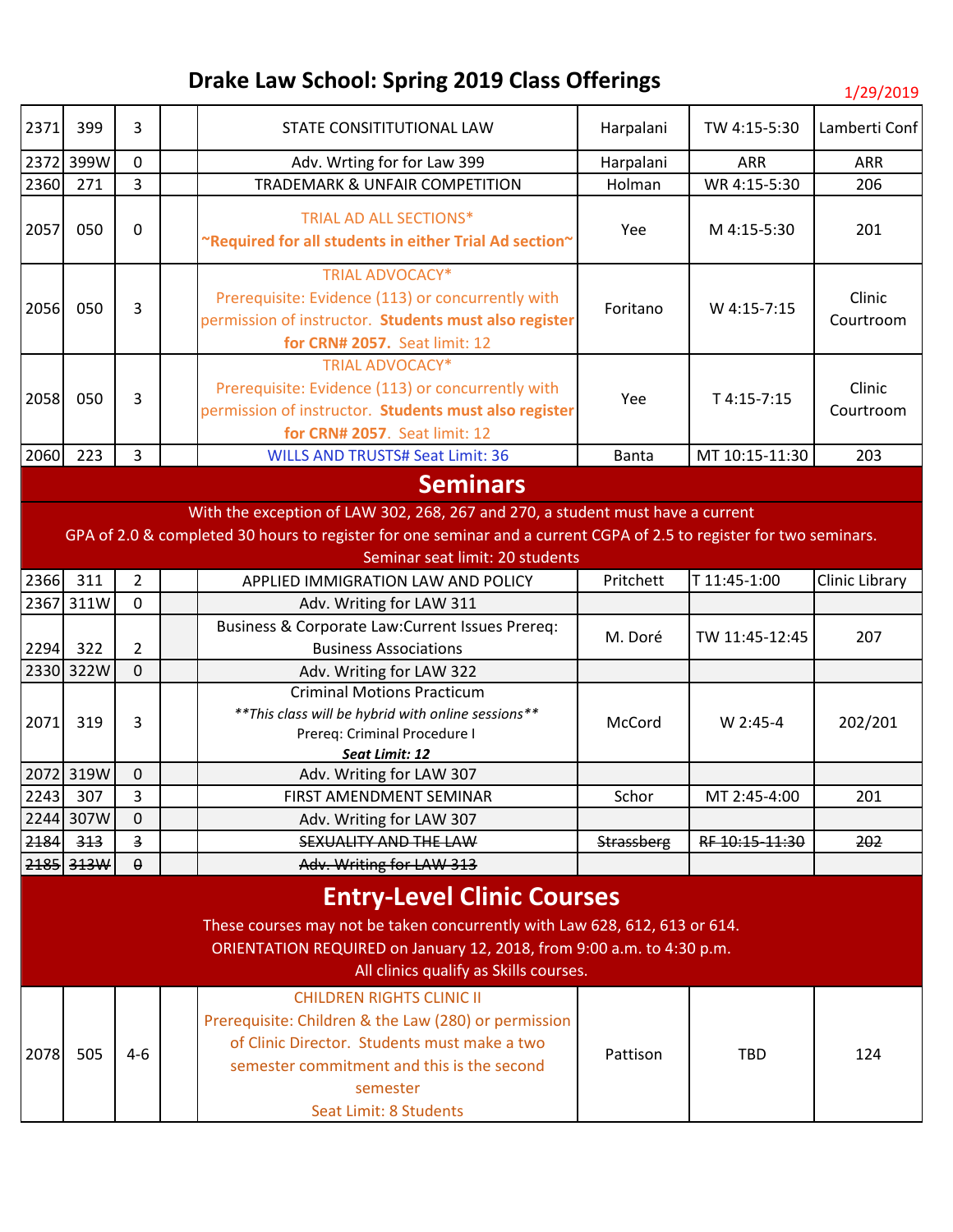| 2079 | 502                                                                                                                                                                                         | $4 - 6$        |  | <b>CRIMINAL DEFENSE CLINIC</b><br>Prerequisite: Completion of 3 semesters and GPA 2.0<br>Seat Limit: 8 students          | <b>Rigg</b> | MW 12      | 220 |  |
|------|---------------------------------------------------------------------------------------------------------------------------------------------------------------------------------------------|----------------|--|--------------------------------------------------------------------------------------------------------------------------|-------------|------------|-----|--|
| 2080 | 503                                                                                                                                                                                         | $4 - 6$        |  | <b>ELDER LAW CLINIC</b><br>Prerequisite: Completion of 3 semesters and GPA 2.0<br>Seat Limit: 8 students                 | Oberbillig  | MW 12      | 123 |  |
| 2189 | 519                                                                                                                                                                                         | $4 - 6$        |  | <b>ENTREPRENEURIAL CLINIC</b><br>Prerequisite: BA (204), completion of 3 semesters<br>and GPA 2.0 Seat Limit: 8 students | Lowe        | <b>TBD</b> | 123 |  |
| 2081 | 501                                                                                                                                                                                         | $4 - 6$        |  | <b>GENERAL CIVIL PRACTICE CLINIC</b><br>Prerequisite: Completion of 3 semesters and GPA 2.0<br>Seat Limit: 8 students    | Frank       | MW 12      | 219 |  |
| 2127 | 517                                                                                                                                                                                         | $4 - 6$        |  | <b>JUVENILE DELINQUENCY CLINIC</b><br>Completion of 3 semesters and GPA 2.0 Seat Limit 4                                 | Houlihan    | <b>TBD</b> | 123 |  |
|      | <b>Advanced Clinic Courses</b><br>Prerequisite for 510, 511 & 511L - Must have completed an entry-level clinic course or Prosecution Internship and<br>have permission of Program Director. |                |  |                                                                                                                          |             |            |     |  |
| 2083 | 511                                                                                                                                                                                         | $\overline{2}$ |  | ADV CRIMINAL DEFENSE CLINIC/TRIAL<br>Seat Limit: 4 students                                                              | <b>Rigg</b> | F 12       | 220 |  |
| 2084 | 511L                                                                                                                                                                                        | $\overline{2}$ |  | ADV CRIMINAL DEFENSE CLINIC/TRIAL<br>Seat Limit: 4 students                                                              | <b>Rigg</b> | F 12       | 220 |  |
| 2133 | 510                                                                                                                                                                                         | 4              |  | ADVANCED GENERAL CIVIL PRACTICE CLINIC<br>Seat Limit: 4 students                                                         | Frank       | <b>TBD</b> | 219 |  |
|      |                                                                                                                                                                                             |                |  | Ag. Law Journal - Law Review - Moot Court                                                                                |             |            |     |  |
|      |                                                                                                                                                                                             |                |  | Only 6 hours of Moot Court credits can be counted toward the required 90 for graduation.                                 |             |            |     |  |
| 2085 | 405                                                                                                                                                                                         | $\overline{2}$ |  | AG LAW JOURNAL EDITORIAL BD II                                                                                           | Hamilton    |            |     |  |
| 2086 | 401                                                                                                                                                                                         | $\mathbf{1}$   |  | AG LAW JOURNAL II                                                                                                        | Hamilton    |            |     |  |
| 2087 | 403                                                                                                                                                                                         | $\mathbf{1}$   |  | AG LAW JOURNAL IV                                                                                                        | Hamilton    |            |     |  |
| 2088 | 412                                                                                                                                                                                         | $\overline{2}$ |  | LAW REVIEW BD II                                                                                                         | Miller      |            |     |  |
| 2089 | 407                                                                                                                                                                                         | $\mathbf{1}$   |  | LAW REVIEW II                                                                                                            | Miller      |            |     |  |
| 2090 | 409                                                                                                                                                                                         | 1              |  | <b>LAW REVIEW IV</b>                                                                                                     | Miller      |            |     |  |
| 2091 | 422                                                                                                                                                                                         | $\overline{2}$ |  | <b>MOOT COURT - AAJ MOCK TRIAL</b>                                                                                       | L. Doré     |            |     |  |
| 2092 | 419                                                                                                                                                                                         | $\mathbf{1}$   |  | MOOT COURT - CLIENT COUNSELING                                                                                           | M. Doré     |            |     |  |
| 2093 | 416                                                                                                                                                                                         | $\mathbf{1}$   |  | MOOT COURT - ENVIRONMENTAL COMP                                                                                          | Anderson    |            |     |  |
| 2094 | 421                                                                                                                                                                                         | $\overline{2}$ |  | <b>MOOT COURT - NATIONAL MOCK TRIAL</b>                                                                                  | L. Doré     |            |     |  |
| 2099 | 417                                                                                                                                                                                         | $\overline{2}$ |  | <b>MOOT COURT - IP</b>                                                                                                   | L. Doré     |            |     |  |
| 2095 | 424                                                                                                                                                                                         | 1              |  | MOOT COURT - OTHER COMP                                                                                                  | L. Doré     |            |     |  |
| 2096 | 418                                                                                                                                                                                         | 2              |  | MOOT COURT ABA COMP                                                                                                      | L. Doré     |            |     |  |
| 2097 | 413                                                                                                                                                                                         | $\mathbf{1}$   |  | <b>MOOT COURT BOARD</b>                                                                                                  | L. Doré     |            |     |  |
|      | <b>Internships</b>                                                                                                                                                                          |                |  |                                                                                                                          |             |            |     |  |

Note: All internships require permission of the supervising professor and, where indicated, the Associate Dean. A student must have at least a 2.0 CGPA to preregister for and take an internship.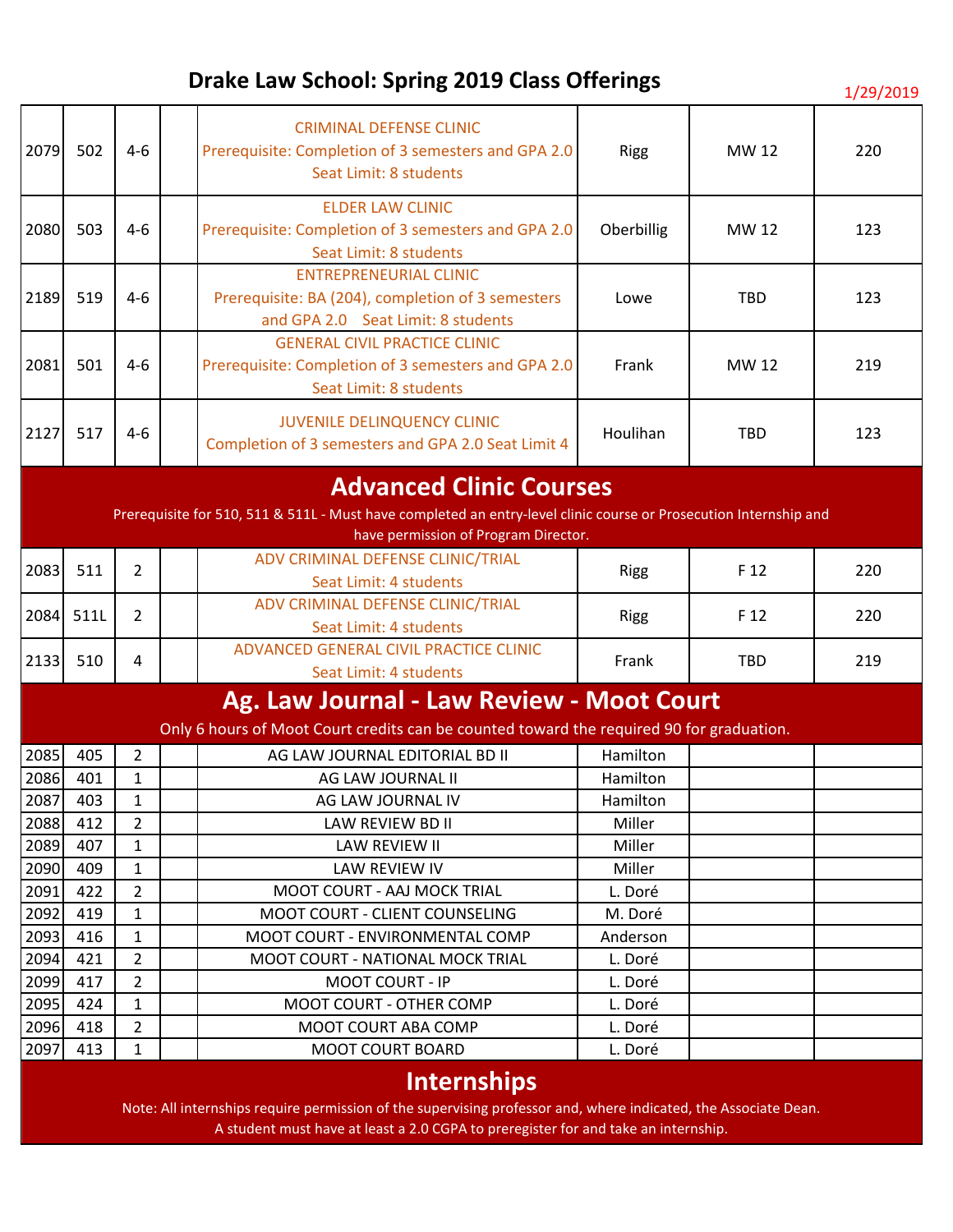| 2365 | 645 | $\mathbf 0$    | <b>LEARNING FROM PRACTICE:</b><br>THE INTERNSHIP SEMINAR<br><b>**REQUIRED FOR ALL INTERNSHIPS**</b><br>Class will only meet 1/31, 2/14, 2/28, 3/14, 3/28                                                                                                           | Pritchett    | $4:15-5:15$ | <b>CLINIC</b><br><b>LIBRARY</b> |
|------|-----|----------------|--------------------------------------------------------------------------------------------------------------------------------------------------------------------------------------------------------------------------------------------------------------------|--------------|-------------|---------------------------------|
| 2374 | 604 | $\overline{2}$ | <b>ADMINISTRATIVE LAW INTERNSHIP</b><br>Prerequisite: Administrative Law (252)                                                                                                                                                                                     | Albert       | <b>ARR</b>  | <b>ARR</b>                      |
| 2300 | 612 | 3              | <b>ADV. PROSECUTOR INTERNSHIP</b><br>Prereq: 3 semesters completed, including Evidence<br>(113) and Criminal Procedure I (236)<br>Must have completed standard prosecution<br>internship (613 or 614). May not be taken<br>concurrently with 501, 628, 502 or 503  | Foritano     | ARR         | <b>ARR</b>                      |
| 2301 | 633 | 3              | ADV. POLK CO PROSECUTOR INTERNSHIP<br>Prereq: 3 semesters completed, including Evidence<br>(113) and Criminal Procedure I (236)<br>Must have completed standard prosecution<br>internship (613 or 614). May not be taken<br>concurrently with 501, 628, 502 or 503 | Foritano     | <b>ARR</b>  | <b>ARR</b>                      |
| 2310 | 630 |                | <b>ATTORNEY GENERAL'S OFFICE INTERNSHIP</b><br>Prerequisite: Evidence (113) and Criminal Procedure<br>1 (236). May not be taken concurrently with Law<br>501, 628, 612, 502 or 503                                                                                 | Foritano     | <b>ARR</b>  | <b>ARR</b>                      |
| 2302 | 622 | $1 - 3$        | <b>CHILDREN RIGHTS INTERNSHIP</b>                                                                                                                                                                                                                                  | Pattison     | <b>ARR</b>  | <b>ARR</b>                      |
| 2303 | 634 | $2 - 3$        | <b>DISABILITY RIGHTS IOWA (DRI)</b>                                                                                                                                                                                                                                | Pattison     | <b>ARR</b>  | ARR                             |
| 2304 | 626 | $2 - 3$        | <b>ENVIRONMENTAL LAW INTERNSHIP</b>                                                                                                                                                                                                                                | Anderson     | <b>ARR</b>  | ARR                             |
| 2306 | 603 | $1 - 3$        | <b>ETHICS INTERNSHIP</b><br>Prerequisite: Ethics (LAW 114)                                                                                                                                                                                                         | Strassberg   | ARR         | <b>ARR</b>                      |
| 2307 | 609 | 3              | FED PUBLIC DEFENDER INTERNSHIP<br>May not be taken concurrently with Law 501, 628,<br>612, 613, 614, 502 or 503                                                                                                                                                    | <b>Rigg</b>  | ARR         | <b>ARR</b>                      |
| 2298 | 621 | 6              | HONORS JUDICIAL INTERNSHIP<br>Prerequisite: 3 semesters completed; 3.0 GPA and<br>approval of supervising professor & Associate Dean                                                                                                                               | Pritchett    | <b>ARR</b>  | ARR                             |
|      | 600 | $1 - 3$        | <b>INDEPENDENT INTERNSHIP</b><br>Permission of supervising professor & Associate<br>Dean. Forms in Student Services and online                                                                                                                                     | <b>STAFF</b> | <b>ARR</b>  | <b>ARR</b>                      |
| 2311 | 605 | $2 - 3$        | <b>IOWA CIVIL RIGHTS COMMISSION INTERNSHIP</b>                                                                                                                                                                                                                     | Axiotis      | <b>ARR</b>  | <b>ARR</b>                      |
| 2312 | 640 | 3              | <b>IOWA PUBLIC INFORMATION BOARD (IPIB)</b>                                                                                                                                                                                                                        | Gaughan      | <b>ARR</b>  | <b>ARR</b>                      |
|      | 642 | $1 - 3$        | <b>IOWA SECRETARY OF STATE</b>                                                                                                                                                                                                                                     | Gaughan      | <b>ARR</b>  | <b>ARR</b>                      |
| 2313 | 618 | 3              | <b>IOWA SUPREME COURT SCHOLAR</b><br>Seat Limit: 1 student w/approval Assoc. Dean                                                                                                                                                                                  | Jurs         |             |                                 |
|      |     |                | <b>IOWA SUPREME COURT SCHOLAR ADMINISTRATIVE</b><br><b>INTERNSHIP</b><br>Seat Limit: 1 student w/approval Assoc. Dean                                                                                                                                              | Jurs         |             |                                 |